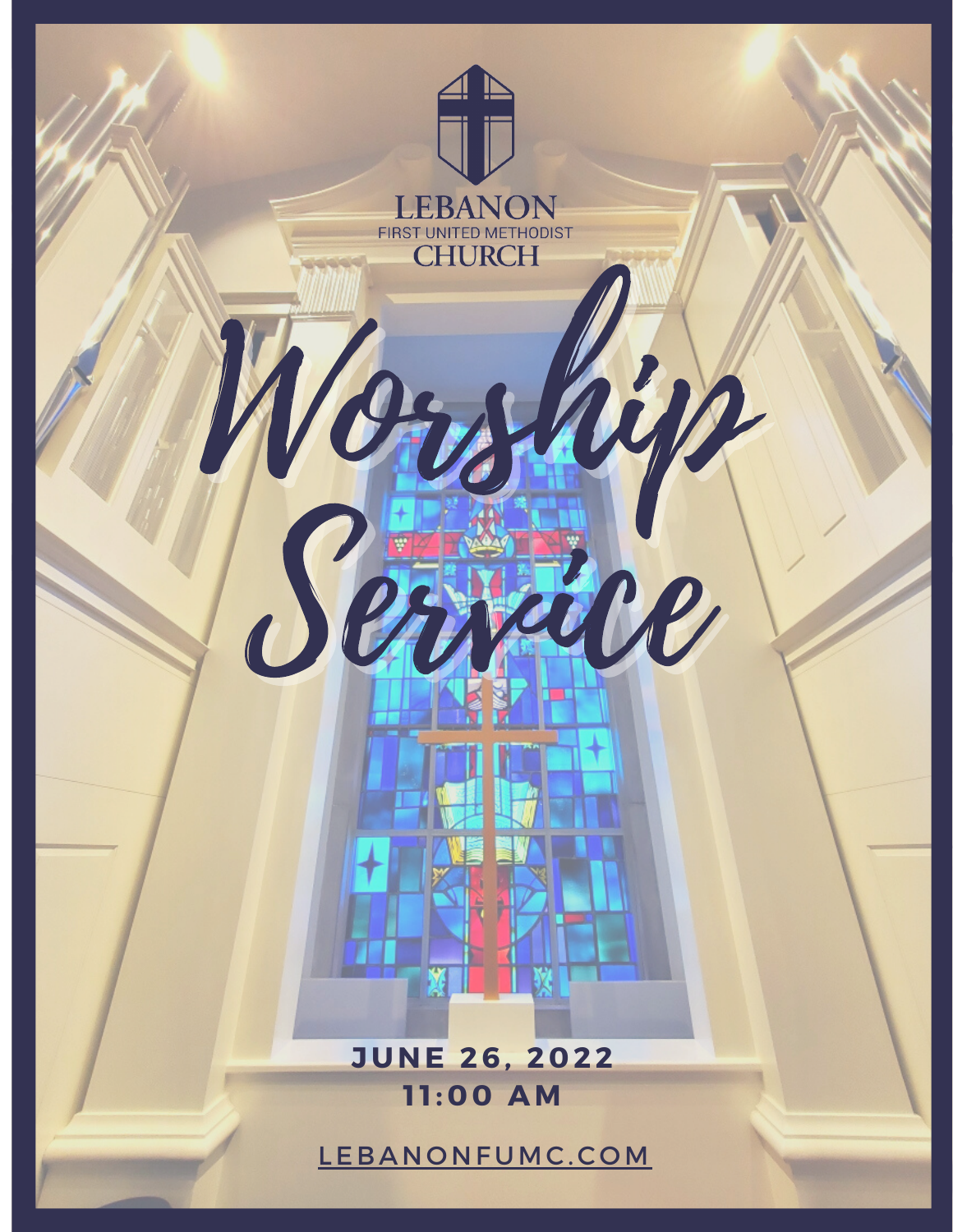Order of Worship

**PRELUDE** Triple Fugue on "O God Our Help In Ages Past" (parts 1 and 2) by J.S. Bach

### **GATHERING**

Introit \*Opening Hymn

"God Be In My Head" "O God Our Help In Ages Past" UMH 117 Pastor Steve Boutell

Welcome & Announcements \*Passing of the Peace

Leader: May the peace of Christ be with you. **Congregation: And also with you.** *Please greet one another in ways with which both you and others are comfortable.*

\*Hymn of Praise

"I Sing The Almighty Power Of God" UMH 152

#### **PROCLAMATION & RESPONSE**

Children's Moment Scripture Reading Fresh Air: The Holy Spirit Comforts Us Choral Response / Offertory Reading of Prayer Concerns Prayer Time Choral Prayer

Rebecca Gwynn-Dixon John 14:15-17, 25-27 Pastor Ryan Bennett "His Eye Is on the Sparrow" Pastor Steve Boutell

"O Jesus, Every Moment"

#### **SENDING FORTH**

\*Benediction \*Closing Song Postlude

Pastor Ryan Bennett "The Summons" TFWS 2130 Triple Fugue on "O God Our Help In Ages Past" (part 3) by J. S. Bach

*\*Please stand as you are able, in body or in spirit.*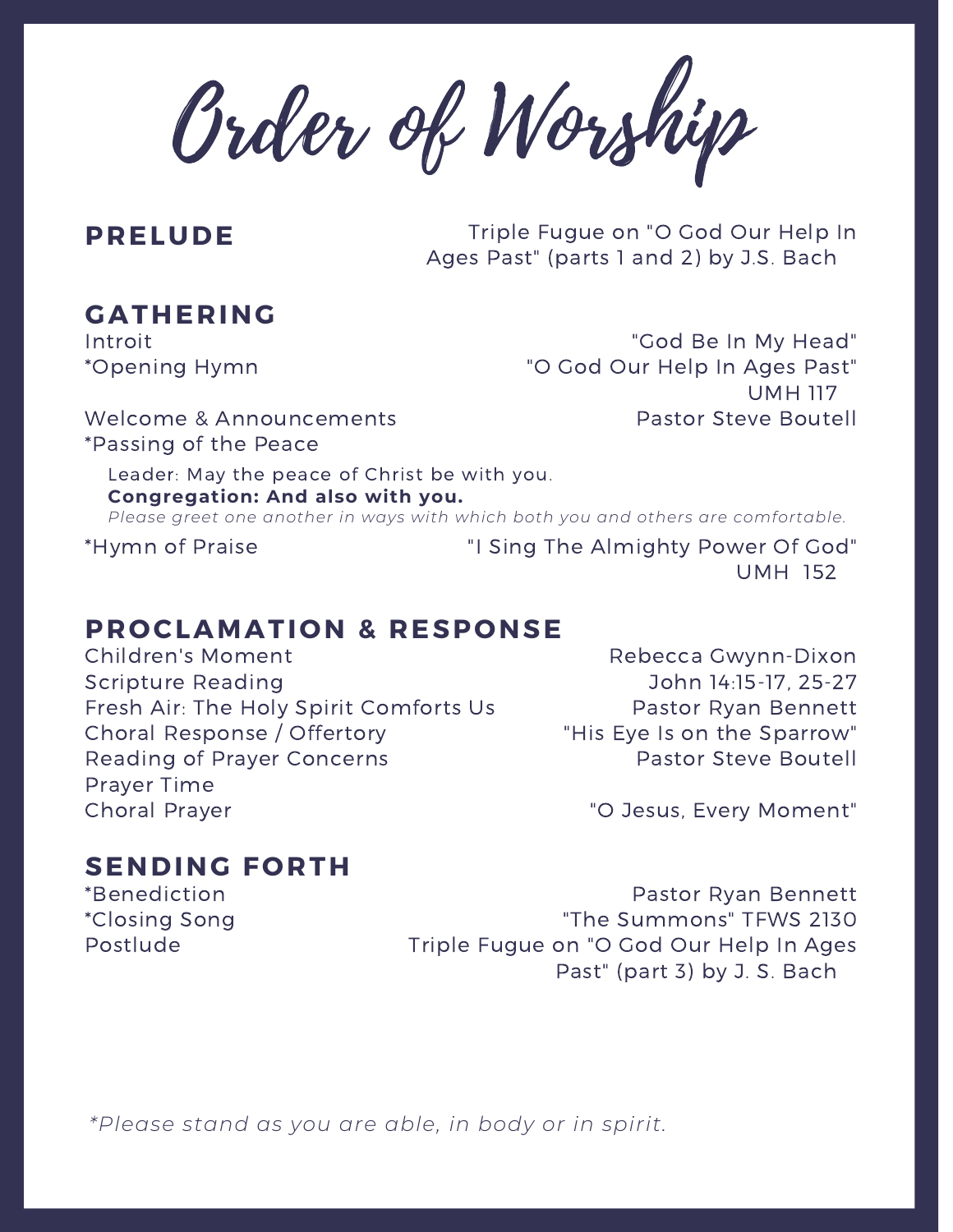Worship Notes

#### **TODAY IS A PRAYER TIME SUNDAY**

All are invited to submit prayer requests to be read during the service via text to 615-406- 8346, or by filling out a yellow Prayer Card and placing it on the center aisle side of your pew during the song of response, or by filling out a Connection Card at lebanonfumc.com.

#### **THIS MONTH'S USHERS ARE PROVIDED BY:**

The Questors Sunday School Class

#### **ALTAR FLOWERS ARE PLACED TODAY:**

In memory of Elizabeth and Thomas Gallaher by their children

Rosebud for Nathaniel Baxter Mohr

grandparents, Butch & Sandy Jenkins; parents, Gretchen & Mark Mohr; siblings, Lucy and Howie

Top 5 to Know

#### **HAPPENING NOW — FOOD PANTRY DONATIONS URGENTLY NEEDED!**

The need is great and our Food Pantry is running low. Please pick up a shopping list in the Narthex for donation items to help us serve our neighbors in need.

#### **HAPPENING NOW — VBS FOOD SIGN-UPS**

Be our Food Truck Party hero! Sign up to bring food for our VBS Volunteers, one night, or all three. Sign up sheets with food lists are on the Events Board.

#### **TONIGHT AT 6PM — MIDDLE SCHOOL KIDS VS. PARENTS**

All 6th-8th Graders and their parents/guardians are invited to join us for a little friendly competition! Tonight is Trivia & Tacos; meet in Hesson Hall.

#### **TUESDAY, 6/28 — READINESS INITIATIVE TRAINING**

If you would like to serve in our life-giving partnership with the LSSD Alternative School, you must attend this training. For details, see Rebecca Gwynn-Dixon.

#### **SUNDAY, 7/10 IN BOTH SERVICES — PROMOTION SUNDAY**

All students move up to their next grade on this day, and 1st Graders receive a gift Bible. It's a great day to invite family and friends, on site and online!